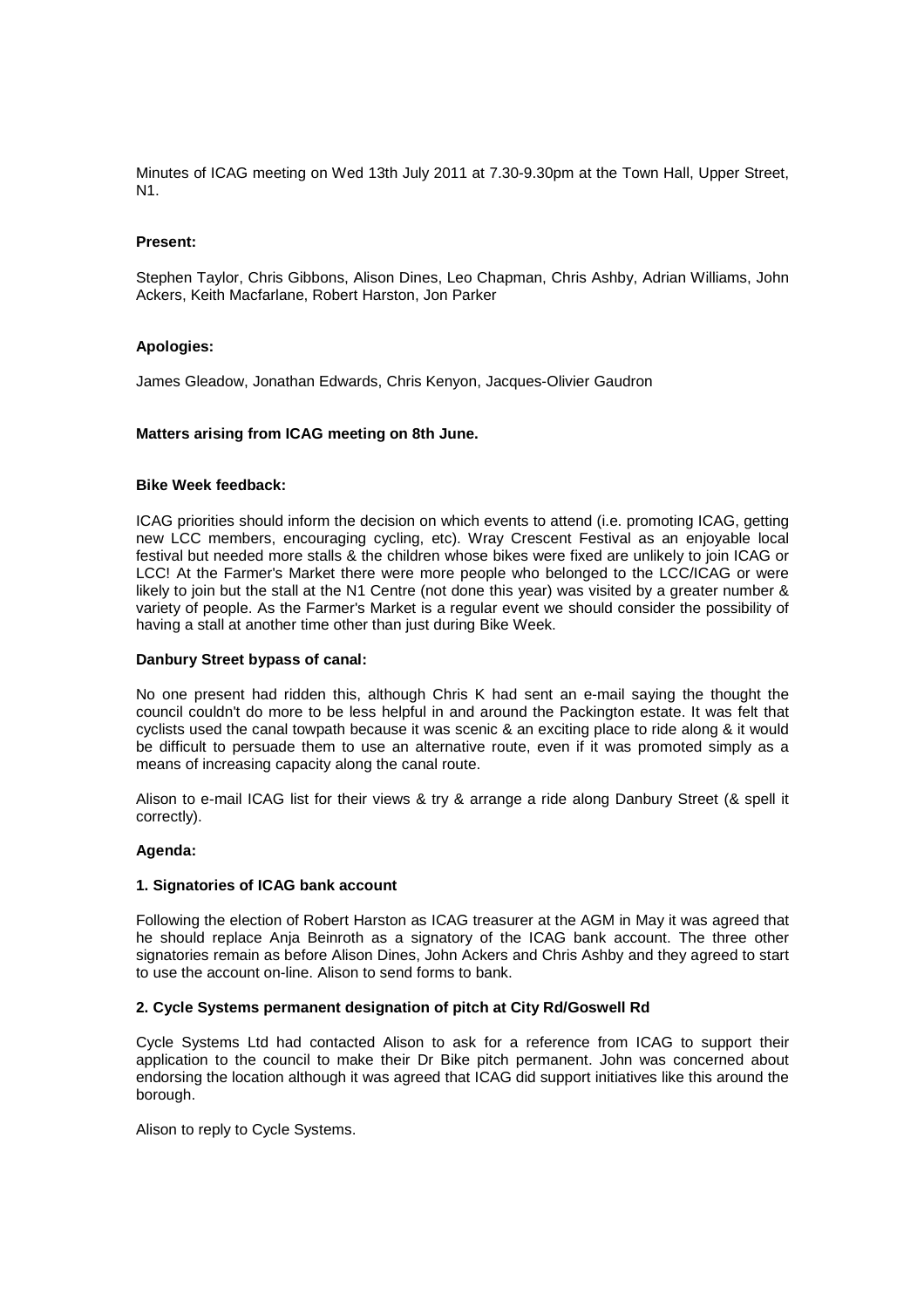## **3. Agewell rides**

Agewell courses for the over 50s have been arranged around London & courses (which one of the council staff would be running) were taking place in Camden. LCC had asked local groups to arrange rides for people on the course to encourage them to continue cycling. Stephen & Chris expressed an interest & would liaise with each other & contact the new cycling officer at LBI.

## **4. Bike buddying**

John felt it would be good for ICAG to offer this & to have something about it on the ICAG website. Stephen agreed that his contact details would be on the website.

## **5. ICAG campaigning priorities**

ICAG is involved in a number of campaigns & Stephen had made a list of them, including their objectives & current status, so they could be discussed & prioritised by those present. The meeting thanked Stephen for producing the list and there was a general discussion about philosophical vs achievable targets & how campaigns with other groups might be more likely to succeed. A vote on which campaign each person felt was most important resulted in the following ranking of the list:

20mph Cycle parking **Gyratories Permeability** Bunhill Row Cycle Superhighway Road Danger Reduction

Stephen agreed to do a survey using Survey Monkey to get views of members on the ICAG egroup & publicise it in the newsletter. Future issues that arose could be compared to this list of priorities & assess the potential ICAG involvement.

#### **6. Cycle parking at Highbury Corner**

Highbury East councillor Terry Stacey (Lib Dem) had suggested to Alison that some cycle stands at Highbury Grange, which he felt were hardly ever used, could be moved to Highbury Corner. It was thought that the stands might have been sited there as part of the new Arsenal stadium development and that it was not really cost effective to move cycle stands. Terry proposed a site visit and John felt a councillor officer should also attend. Alison to contact Terry with possible dates, John, ?Keith & ?Stephen may also attend.

# **Any other business (first item discussed at the beginning of the meeting)**

1. Leo said that £1.3m was to be spent on enhancing Moor Lane & given it is a border street between Islington & the City of London he felt some of that money should be spent on work to improving the Islington part of the immediate area. He tabled the following resolution which was seconded by Stephen Taylor & adopted unanimously: